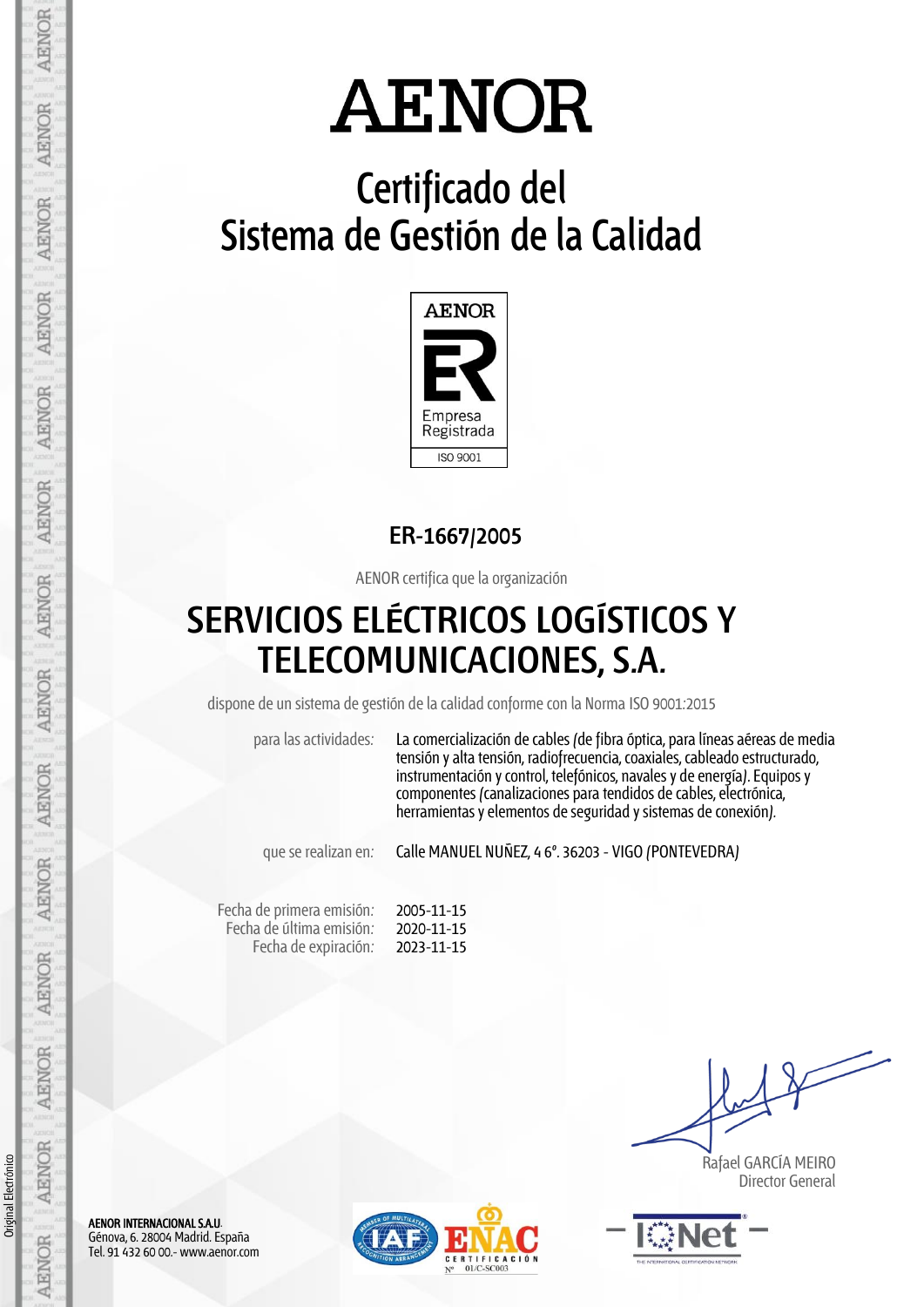# **Certificado del Sistema de Gestión Ambiental**



### **GA-2005/0480**

AENOR certifica que la organización

### **SERVICIOS ELÉCTRICOS LOGÍSTICOS Y TELECOMUNICACIONES, S.A.**

dispone de un sistema de gestión ambiental conforme con la Norma ISO 14001:2015

para las actividades: La comercialización de cables (de fibra óptica, para líneas aéreas de media tensión y alta tensión, radiofrecuencia, coaxiales, cableado estructurado, instrumentación y control, telefónicos, navales y de energía). Equipos y componentes (canalizaciones para tendidos de cables, electrónica, herramientas y elementos de seguridad y sistemas de conexión).

que se realiza/n en: Calle MANUEL NUÑEZ, 4 6º. 36203 - VIGO (PONTEVEDRA) CL MANUEL NÚÑEZ, 4 6º. 36203 - VIGO (PONTEVEDRA)

Fecha de primera emisión: Fecha de última emisión: Fecha de expiración:

2005-11-15 2020-11-15 2023-11-15

 Rafael GARCÍA MEIRO Director General



AENOR INTERNACIONAL S.A.U. Génova, 6. 28004 Madrid. España Tel. 91 432 60 00.- www.aenor.com

Original Electrónico

Original Electrónico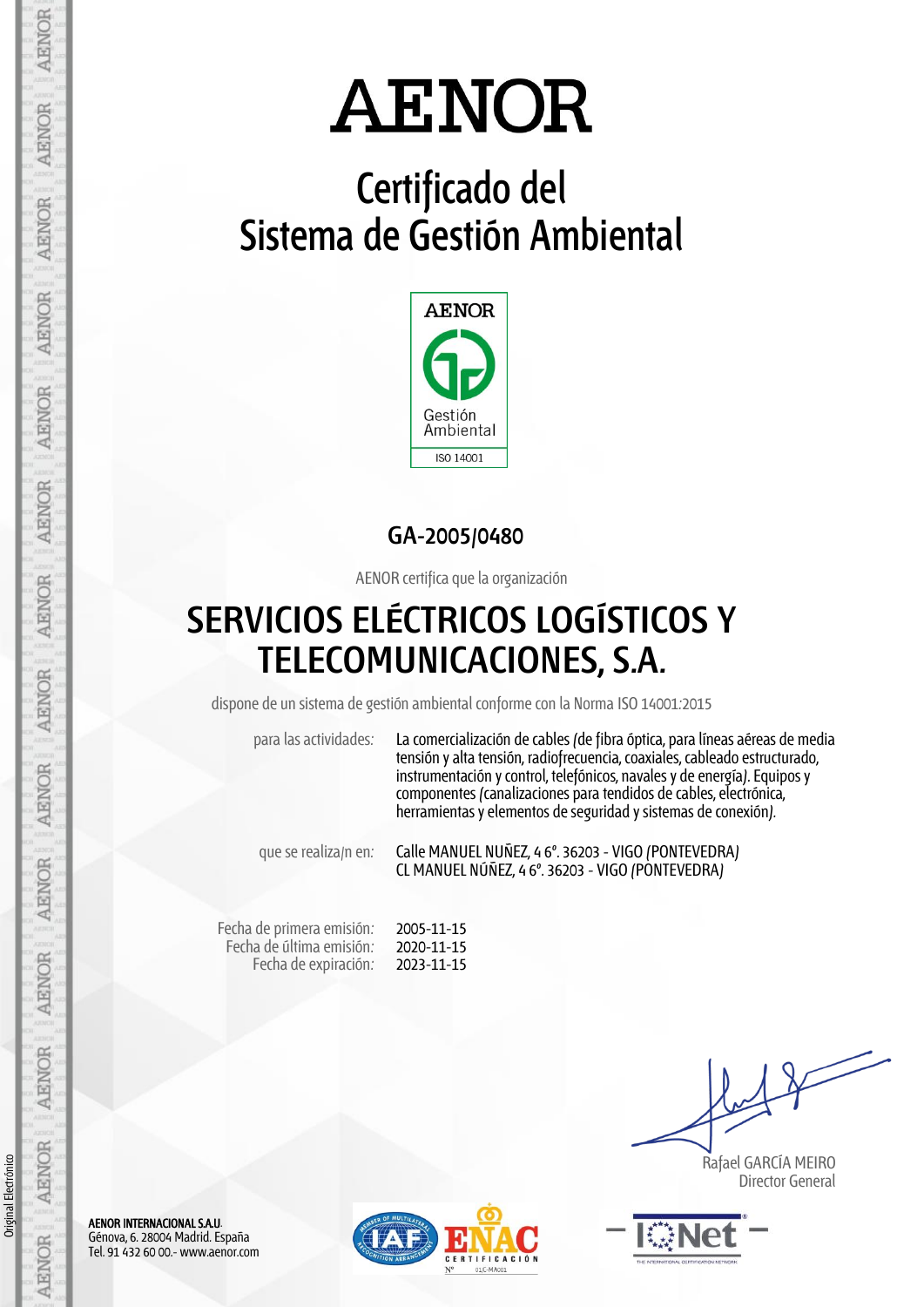| IONet Partners*:                                                                                               |
|----------------------------------------------------------------------------------------------------------------|
| AENOR Spain AFNOR Certification France APCER Portugal CCC Cyprus CISO Italy                                    |
| CQC China CQM China CQS Czech Republic Cro Cert Croatia DQS Holding GmbH Germany EAGLE Certification Group USA |
| FCAV Brazil FONDONORMA Venezuela ICONTEC Colombia Inspecta Sertifiointi Oy Finland INTECO Costa Rica           |
| IRAM Argentina JQA Japan KFQ Korea MIRTEC Greece MSZT Hungary Nemko AS Norway NSAI Ireland                     |
| NYCE-SIGE México PCBC Poland Quality Austria Austria RR Russia SII Israel SIQ Slovenia                         |
| SIRIM OAS International Malaysia SOS Switzerland SRAC Romania TEST St Petersburg Russia TSE Turkey YUOS Serbia |
|                                                                                                                |

\* The list of IQNet partners is valid at the time of issue of this certificate. Updated information is available under www.iqnet-certification.com

THE INTERNATIONAL CERTIFICATION NETWORK

# *CERTIFICATE*

*AENOR has issued an IQNet recognized certificate that the organization:*

### *SERVICIOS ELÉCTRICOS LOGÍSTICOS Y TELECOMUNICACIONES, S.A.*

*Calle MANUEL NUÑEZ, 4 6º. 36203 - VIGO (PONTEVEDRA)*

*has implemented and maintains a*

*Quality Management System*

*for the following scope:* 

*The marketing of: cables (optical fiber, for air lines of half voltage and high voltage, radio frequency, coaxial, structured wiring, instrumentation and control, telephone, naval and of energy). Equipments and components (canalizations for layings of cables, electronics, tools and elements of security and systems of connection).*

*which fulfills the requirements of the following standard*

#### *ISO 9001:2015*

*First issued on: 2005-11-15 Last issued: 2020-11-15 Validity date: 2023-11-15*

This attestation is directly linked to the IQNet Partner's original certificate and shall not be used as a stand*alone document*

*Registration Number: ES-1667/2005*

*Alex Stoichitoiu President of IQNet*

*Rafael GARCÍA MEIRO Chief Executive Officer*



**AENOR** 

(R)